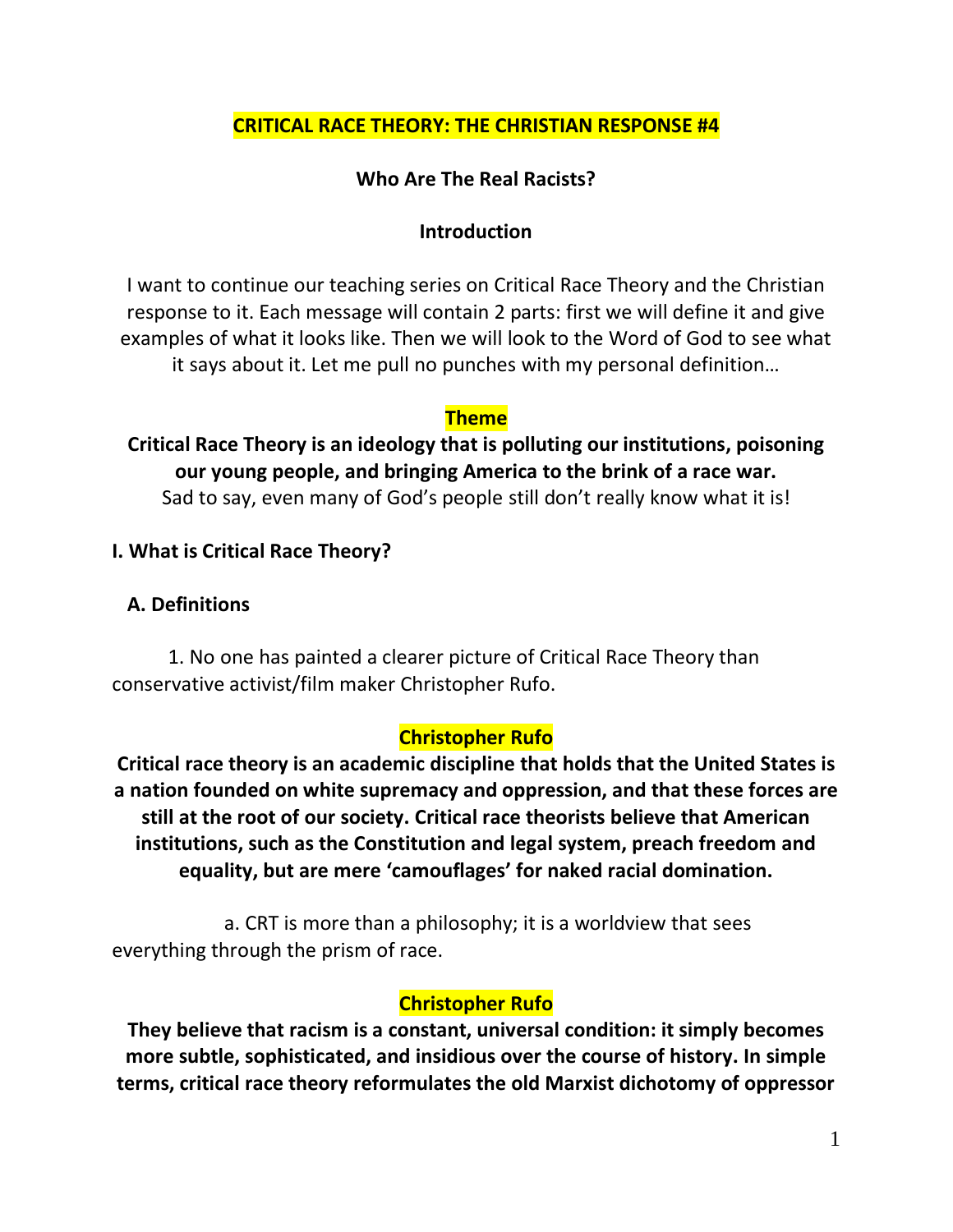**and oppressed, replacing the class categories of bourgeoisie and proletariat with the identity categories of White and Black.**

## **But the basic conclusions are the same: in order to liberate man, society must be fundamentally transformed through moral, economic, and political revolution.**

b. Notice that the foundations of CRT (as we have shown in previous messages), comes from Marxist socialism, which was designed to overthrow governments by pitting the rich against the poor.

c. Critical Race Theory seeks to overthrow our government by pitting black versus white. It tells us that America is hopelessly, systemically racist; *all white people are racist, whether they know it or not; all black people are oppressed by whites, whether they know it or not.*

d. They tell us all our institutions are corrupted with racism and the only solution is national socialism.

## **Joseph R. Murray II, The Tennessean, 5/10/21**

**According to CRT, criminal justice, voting, education, housing are all systemically racist, and America's whites—by just being white—are complicit.**  *Their indictment means that America cannot be fixed; she must be torn down and reimagined.*

2. Make no mistake about their agenda: overthrow America as founded and replace it with socialism.

### **Christopher Rufo**

**In their policy prescriptions, critical race theorists such as Cheryl Harris and Ibram X. Kendi recommend suspending private property rights, installing a federal agency with the power to void any law in the country, replacing the Fourteenth Amendment right to equal protection with race-based 'positive discrimination' and curtailing the right to political speech that is not deemed 'antiracist'. This isn't a formula for** *reforming* **the United States; it's a formula for** *ending* **the United States.**

3. And here is how they will deal with those who disagree…

**Joseph Stalin/The Moscow Central Committee, 1943**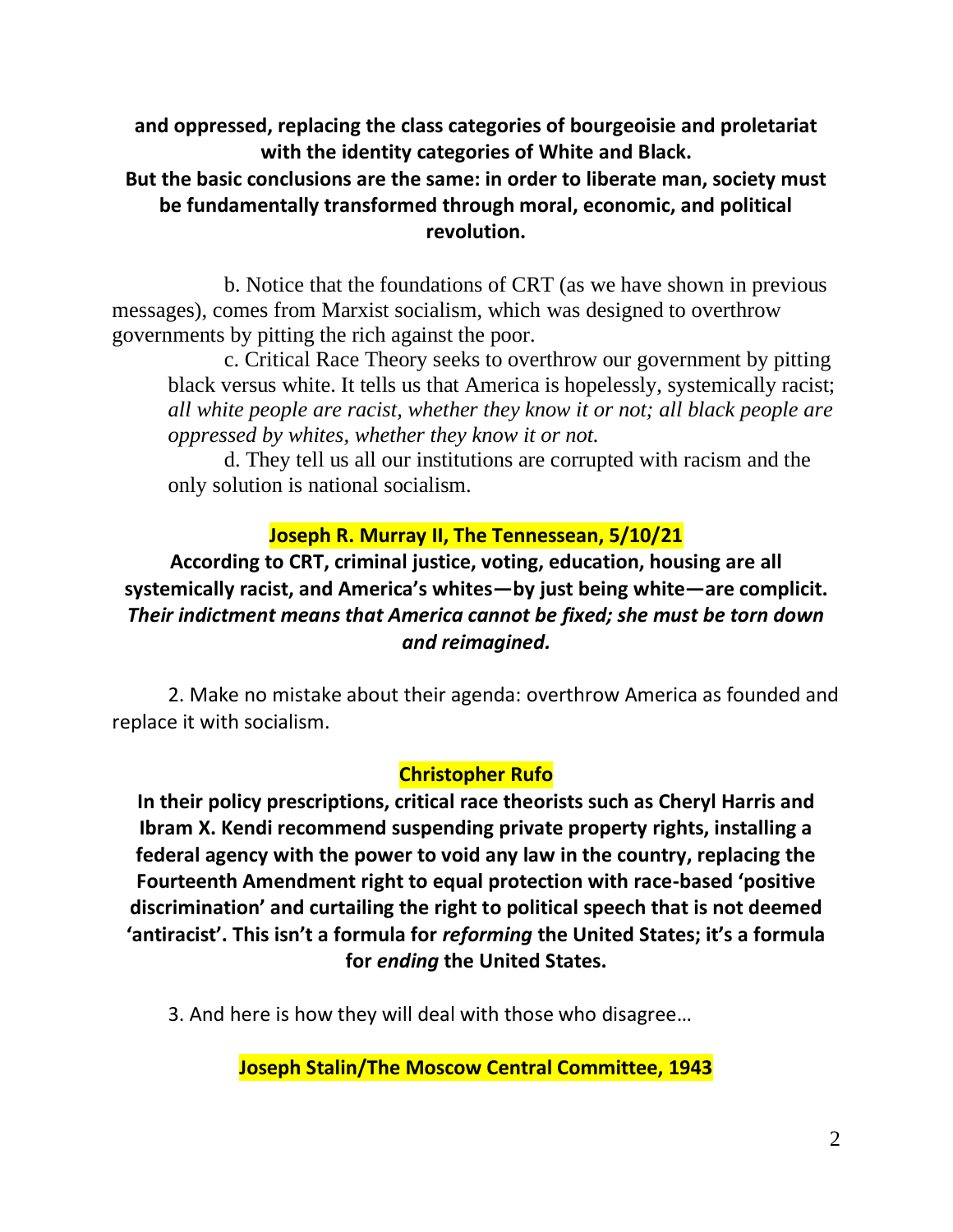## **Party members and front organizations must continually embarrass, discredit and degrade our critics. When obstructionists become too irritating,** *label them***- --the association will, after enough repetition,** *become fact in the public mind.*

4. Critical Race Theorists are the modern Marxists who seek to brainwash the nation with *propaganda* that labels all whites as racists and all blacks as victims.

#### **Propaganda**

## **Information, especially of a biased or misleading nature, used to promote or publicize a particular political cause or point of view.**

a. We hear this every day through the socialist Democrat politicians and the mainstream media.

b. Their goal: repeat it until it becomes *'fact in the public mind'.*

5. Critical Race Theory propaganda that America is a hopelessly racist nation comes right of the social nationalist playbook going back to the words of Joseph Goebbels, Adolf Hitler's Minister of Propaganda in Nazi Germany.

#### **Joseph Goebbels**

### **"Accuse the other side of that which you are guilty."**

6. Here is the irony. They accuse all white people of racism when, in reality…

### **B. Critical Race Theorists Are the Real Racists!**

1. The best way to expose these hypocrites is to let their own words convict them of their own racism. Here are some examples:

2. Noel Ignatiev, a Jew born in Philadelphia in 1940, was a leading proponent of CRT until his death in 2019.

a. . He was the co-founder of the New Abolitionist Society and coeditor of the journal *Race Traitor*, which promoted the idea that "treason to whiteness is loyalty to humanity". He joined the Communist Party in 1958.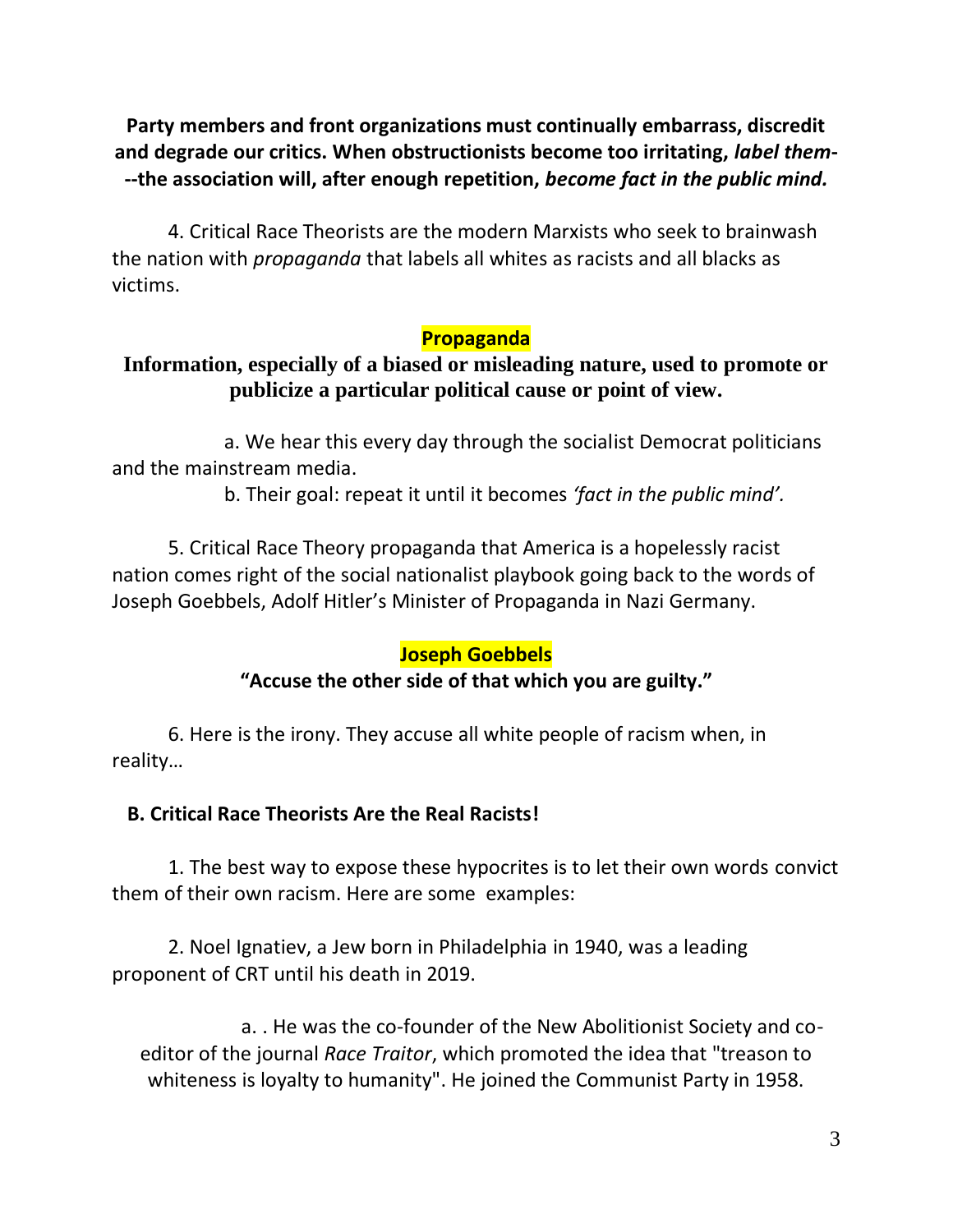b. His writings were included in the book "Critical Whiteness Studies", published in 1997.

# **Noel Ignatiev**

#### **(1940-2019)**

**The key to abolishing the social problems of our age is to abolish the white race. Until that task is accomplished, even partial reform will prove illusive, because white influence permeates every issue in U.S. society, whether domestic or foreign.**

## **Noel Ignatiev, Critical Whiteness Studies**

**We believe that so long as the white race exists, all movements against what is called 'racism' will fail. Therefore, our aim is to abolish the white race.**

# **Noel Ignatiev**

## **Harvard Magazine, September/October 2002**

**The goal of abolishing the white race is so desirable that some may find it hard to believe that it could incur any opposition other than from committed white supremacists. Keep bashing the dead white males, and the live ones, and the females too, until the social construct known as the 'white race' is destroyed not deconstructed, but destroyed.**

3. Next, consider the words of psychoanalyst Dr. Donald Moss and tell me who the real racist is.

## **Dr. Donald Moss, 'On Having Whiteness' article**

**Whiteness is a condition that one acquires and then one has—a malignant, parasitic condition to which white people have a particular susceptibility. Parasitic whiteness renders its host's appetites voracious, insatiable, and perverse. These deformed appetites particularly target nonwhite peoples. Once established, these appetites are nearly impossible to eliminate.**

4. Then there is Critical Race Theory darling Robin DiAngelo, who wrote this in her bestselling book **"White Fragility: Why It's So Hard for White People to Talk About Racism":**

**Robin DiAngelo**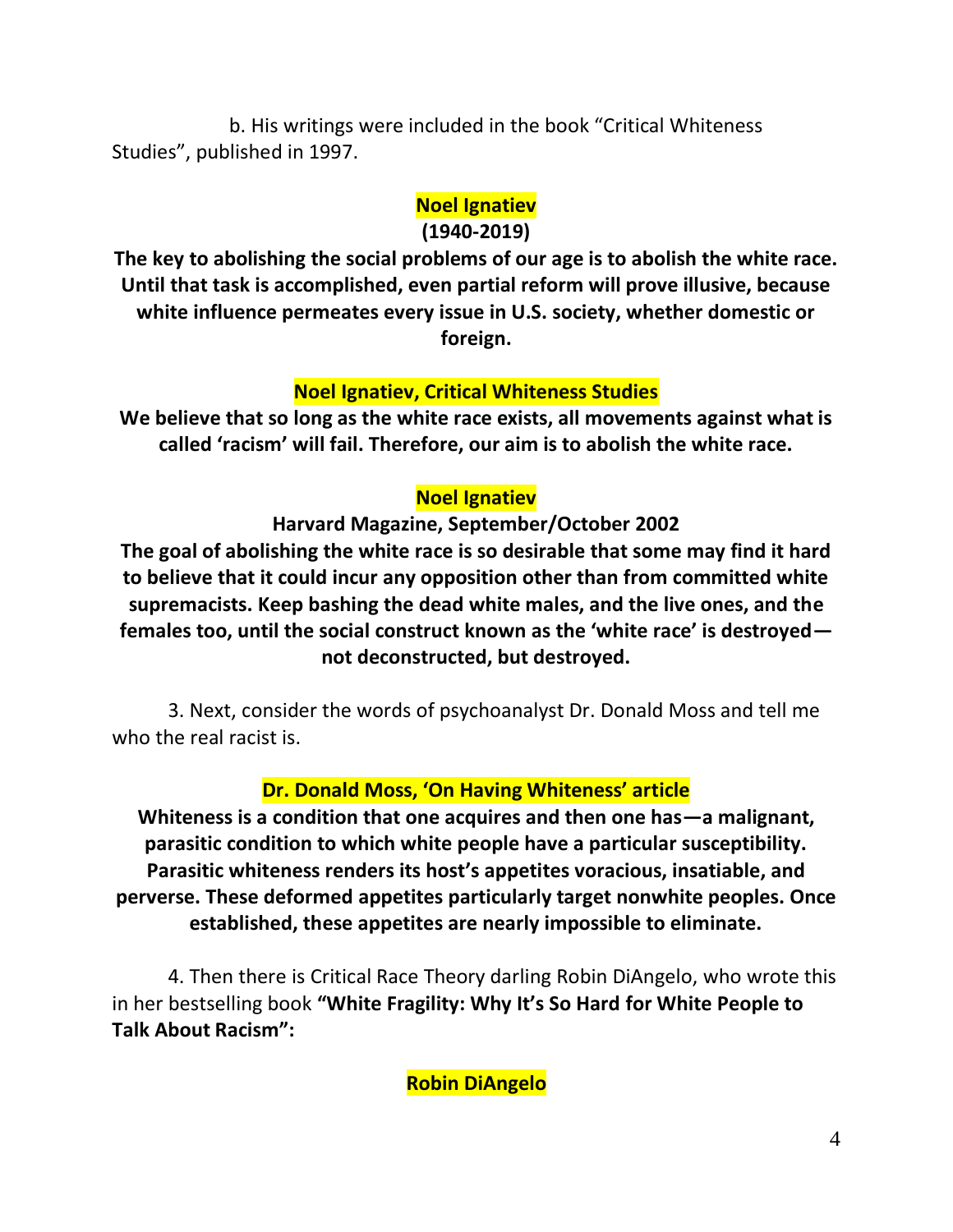**Whiteness rests on a foundational premise: the definition of 'white' as the norm or standard for human, and people of color as a deviation from that norm. Whiteness sees people of color as inferior to whites in the making and keeping of the nation.**

### **Robin DiAngelo**

**I believe that in the white mind black people are the ultimate racial 'other'. A sense of white superiority and knowledge of racial power codes appear to develop as early as preschool. White children born in the United States inherit the moral predicament of living in a white supremacist society.**

a. In other words, white people are born racist; they have a sense of superiority from childhood; DiAngelo says if you are white, you are racist, and you can never change!

### **Robin DiAngelo**

## **A positive white identity is an impossible goal.** *White identity is inherently racist;* **white people do not exist outside the system of white supremacy.**

5. Critical Race Theorists accuse white people of racism toward blacks while they are the real racists.

### a**. The leading voice for Critical Race Theory is Ibram X. Kendi.**

b. His book "How To Be An Antiracist" is required reading in corporate HR departments, CRT training programs and some branches of the U.S. military.

c. He commands \$20-40,000 an hour for speeches.

d. Even Christian universities, like Lipscomb, pay him to speak to their students.

e. And yet, in his own book, Kendi admits he is a racist. Here's a quote from his book where he comments on President George W. Bush's narrow win in the 2000 election.

### **Ibram X. Kendi**

**"White Democrats stood aside and let Bush steal the presidency on the strength of destroyed Black votes…Bush's team transitioned…that winter; I transitioned**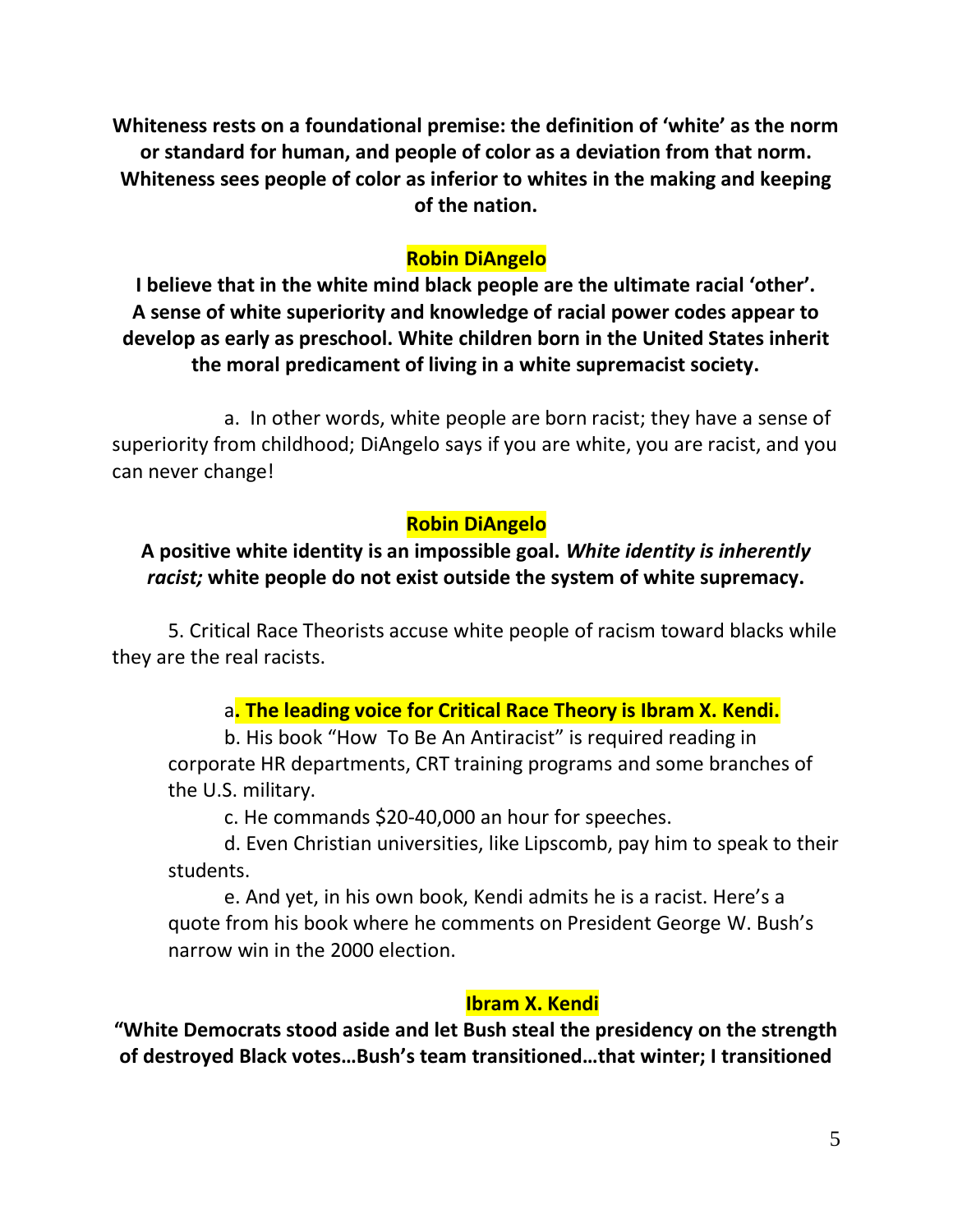## **into hating White people. White people became devils to me, but I had to figure out how they came to be devils."**

6. Kendi's disciples are all over our college campuses.

a. **Dr. Chanequa Walker-Barnes**, a theology professor at Mercer University in Macon, Georgia prays this in her book, "Prayer of a Wary Black Woman":

### **Dr. Chanequa Walker-Barnes**

**"Dear God, Please help me to hate White people, or at least to want to hate them. At least, I want to stop caring about them, individually and collectively. Help me to stop caring about their misguided, racist souls, to stop believing that they can be better, or that they can stop being racist."**

## **Dr. Chanequa Walker-Barnes**

**"Lord, if it be your will, harden my heart. Stop me from striving to see the best in people. Stop me from being hopeful that White people can do and be better. Let me imagine them instead as white-hooded robes standing in front of burning crosses. Let me see them as hopelessly unrepentant, reprobate bigots who have blasphemed the Holy Spirit and who need to be handed over to the evil one."**

In defending her prayer, Dr. Barnes accuses her critics of being so wrapped up in White Supremacist Christianity that only God and some cult deprogramming can help them.

7. Next, consider the words of NYC psychiatrist Aruna Khilanani, from her lecture, **"The Psychopathic Problem of the White Minds", reported by the NY Post:**

### **NYC Psychiatrist Dr. Aruna Khilanani**

**White people make my blood boil. I have dreams of unloading a revolver into the head of any White person that got in my way, and afterwards walk away from the crime scene relatively guiltless, with a bounce in my step, like I did the world a f\*\*\* favor. White people are out of their minds and have been for a long time.**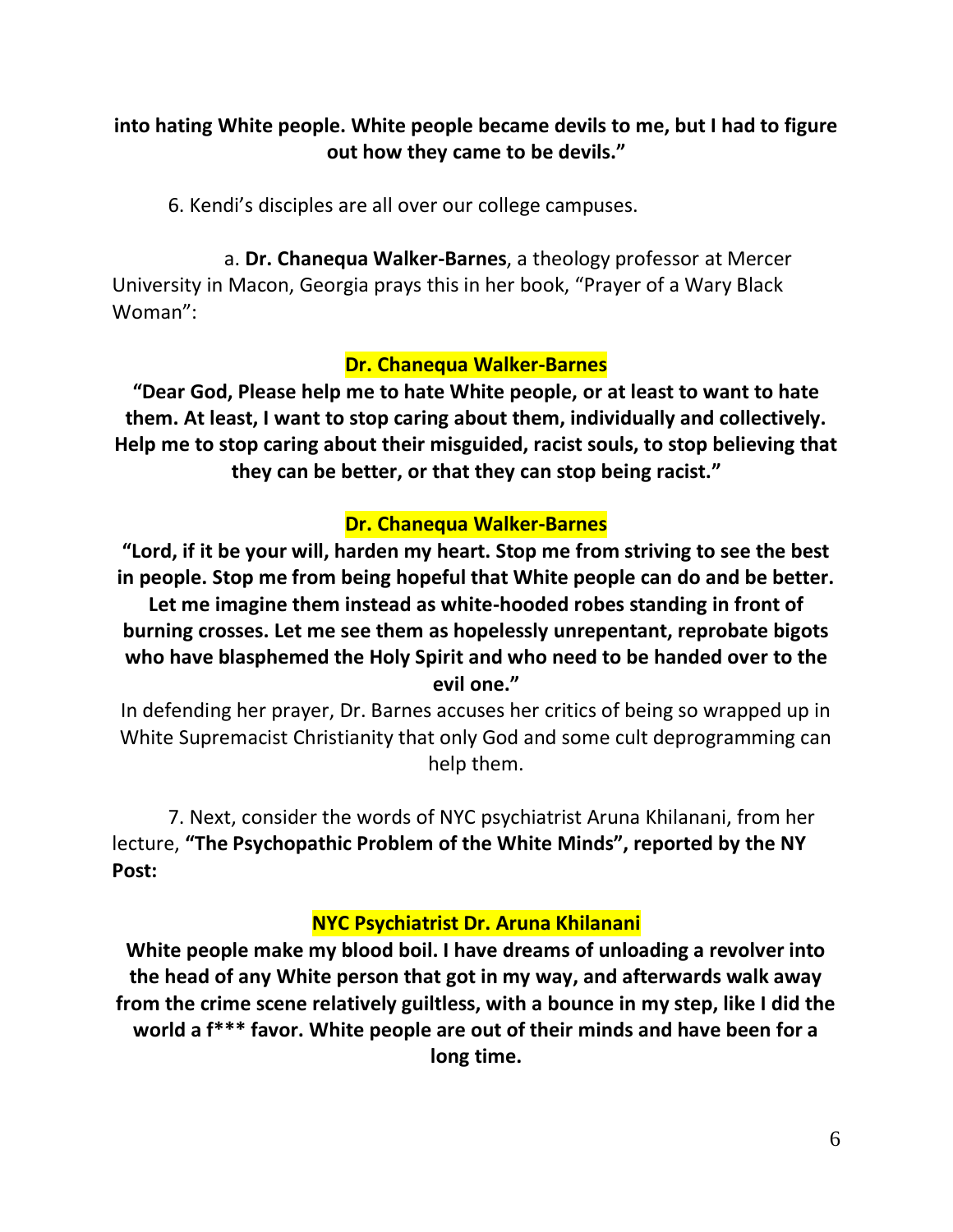a. Notice how she lumps all white people together and labels them

racist.

b. Nor is she willing to debate about it.

# **NYC Psychiatrist Dr. Aruna Khilanani**

# **We keep forgetting that talking to White people about race is a waste of our breath. We are asking a demented, violent predator who thinks that they are a saint or a superhero to accept responsibility (for their racism).**

c. No wonder she says that she "systemically cut relational ties with most of her white friends 5 years ago".

d. Predictably, Aruna supports the Black Lives Matter movement and has this to say to any white person who protests against the looting and burning they do. She says white people depend on black rage to justify their racist views.

# **NYC Psychiatrist Dr. Aruna Khilanani**

**White people are psychologically dependent on black rage. They use our responses (to their racism) as confirmation that we're crazy or have emotional problems…nothing makes me angrier than a White person who tells me not to be angry, because they have not seen real anger yet.**

8. You need to know that there is no way to win an argument with Critical Race Theorists because if you fail to agree with their views (as we do) it proves you are a racist!

# **Christopher Rufo**

**Critical race theorists have constructed their argument like a mousetrap. Disagreement with their program becomes irrefutable evidence of a dissenter's 'white fragility', 'unconscious bias', or 'internalized white supremacy'.**

9. If you're white you are guilty. Case closed. But some see through it.

a. In his important book "White Guilt', African American author Shelby Steele sums it up best.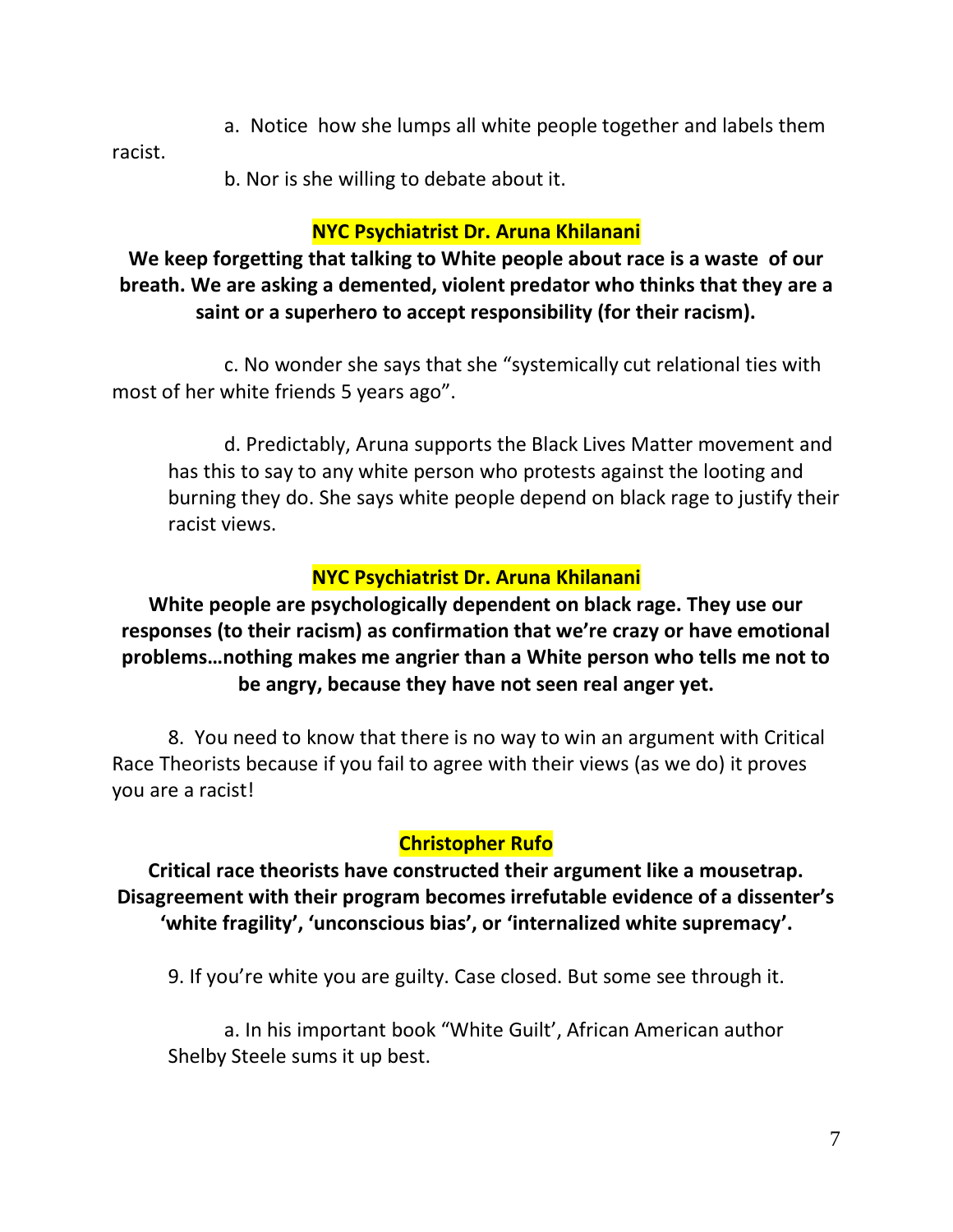# **Shelby Steele in "White Guilt"**

# **The socialists seek power by accusing others of the very racism of which they themselves are guilty; they condemn America for 'systemic racism' to justify overturning the nation as founded in favor of a new socialist society.**

10. I can tell you that the 'new socialist society' envisioned by the Critical Race Theorists will eventually demand a redistribution of the wealth and property of the guilty white racists to repay the people of color they have victimized.

a. CRT leader Cheryl Harris is already calling for it.

## **Cheryl Harris**

# **Property rights are a function of whiteness, and in order to reach equality we have to dismantle whiteness, and therefore dismantle property rights for a large-scale redistribution of wealth, land, and resources.**

b. This is what the national socialists did in Adolf Hitler's Nazi Germany; they used racism as a reason to confiscate the property of Jews and eventually exterminate 6 million of them.

11. Let me close this part of the message by telling you that Critical Race Theory is an unbiblical, unchristian ideology that seeks to overthrow America and reshape it into socialism.

12. They accuse the other side of that which they are guilty. The Critical Race Theorists are the real racists. **So what is the Christian response?**

### **II. The Christian Response to Critical Race Theory**

### **Ephesians 5:11**

**Have no fellowship with the unfruitful works of darkness but rather expose them.**

**Critical Race Theory is an 'unfruitful work of darkness'. Have no fellowship with it! Expose it for what it is! Preach the Truth: Christianity is the Cure for Critical Race Theory!**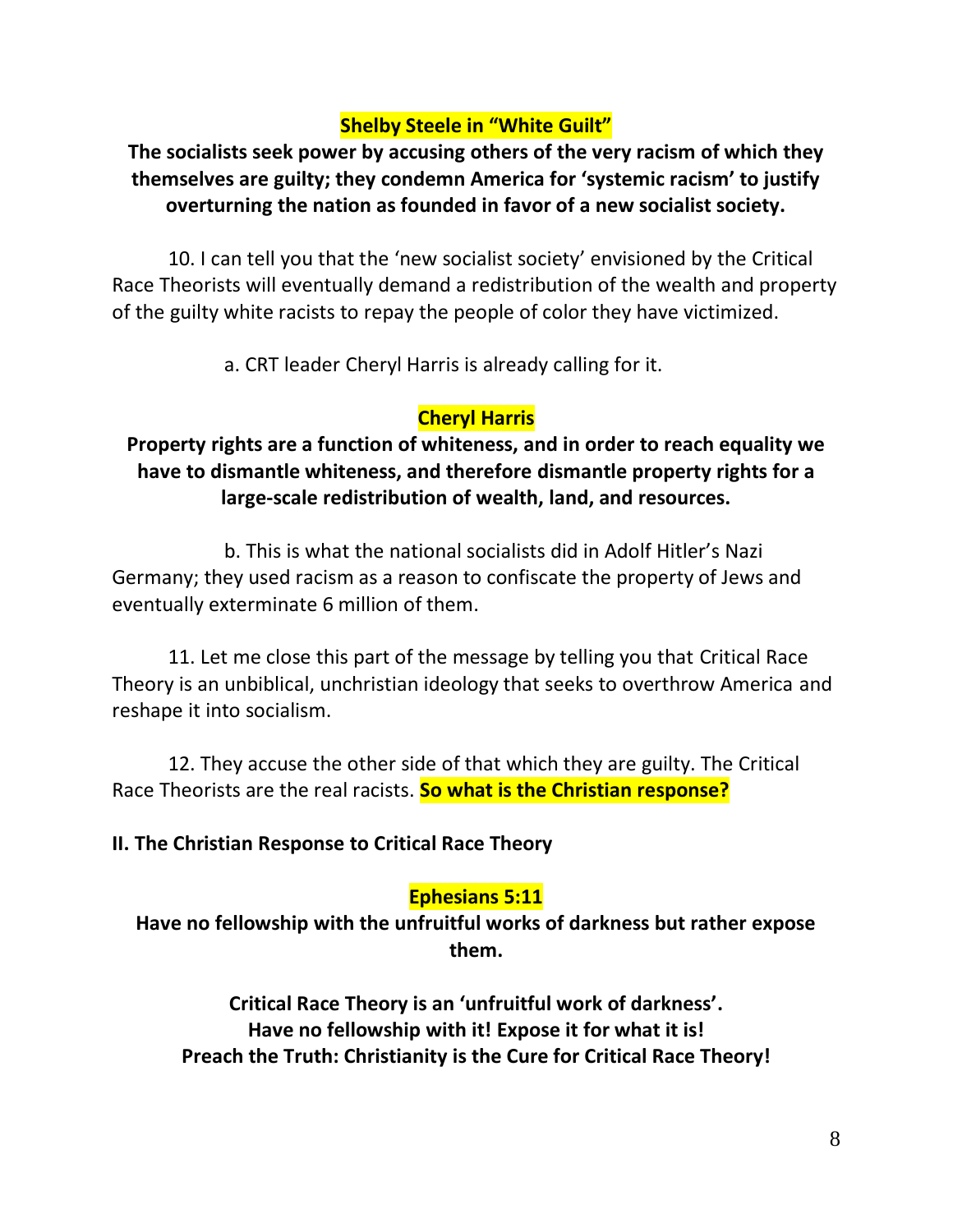## **A. First: Have No 'Fellowship' With CRT**

1. The Greek word here for 'fellowship' means 'to share in company with or co-participate in'. The verse could read…

## **Ephesians 5:11**

## **Have no fellowship, share no company with or co-participate in the unfruitful works of darkness.**

2. Far too many Pastors and Christians are 'having fellowship' and 'sharing company' with Critical Race Theory and becoming co-participators with it.

3. Many are being manipulated by 'white guilt'.

## **White Guilt**

## **The individual or collective guilt felt by some white people for harm resulting from racist treatment of ethnic minorities such as African-Americans or indigenous peoples.**

a. It's one thing to hate racism, racial prejudice and racial injustice; it is quite another thing to accept personal guilt for what others have done. b. God told the prophets Jeremiah and Ezekiel

4. Critical Race Theorists collectivize the guilt of past sins and project it into the present for one reason: power.

## **Shelby Steele in "White Guilt"**

**This power to shame, silence, and muscle concessions from the larger society on the basis of past victimization has become the new 'black power'. It has evolved into what we call today 'the race card'.**

(And many fall for it)

a. Dan Cathey, the founder of Chick Fila is a Bible-believing Christian who seems to buy into white guilt.

### **Dan Cathey**

**"White people should shine shoes of black people to express shame for racism."**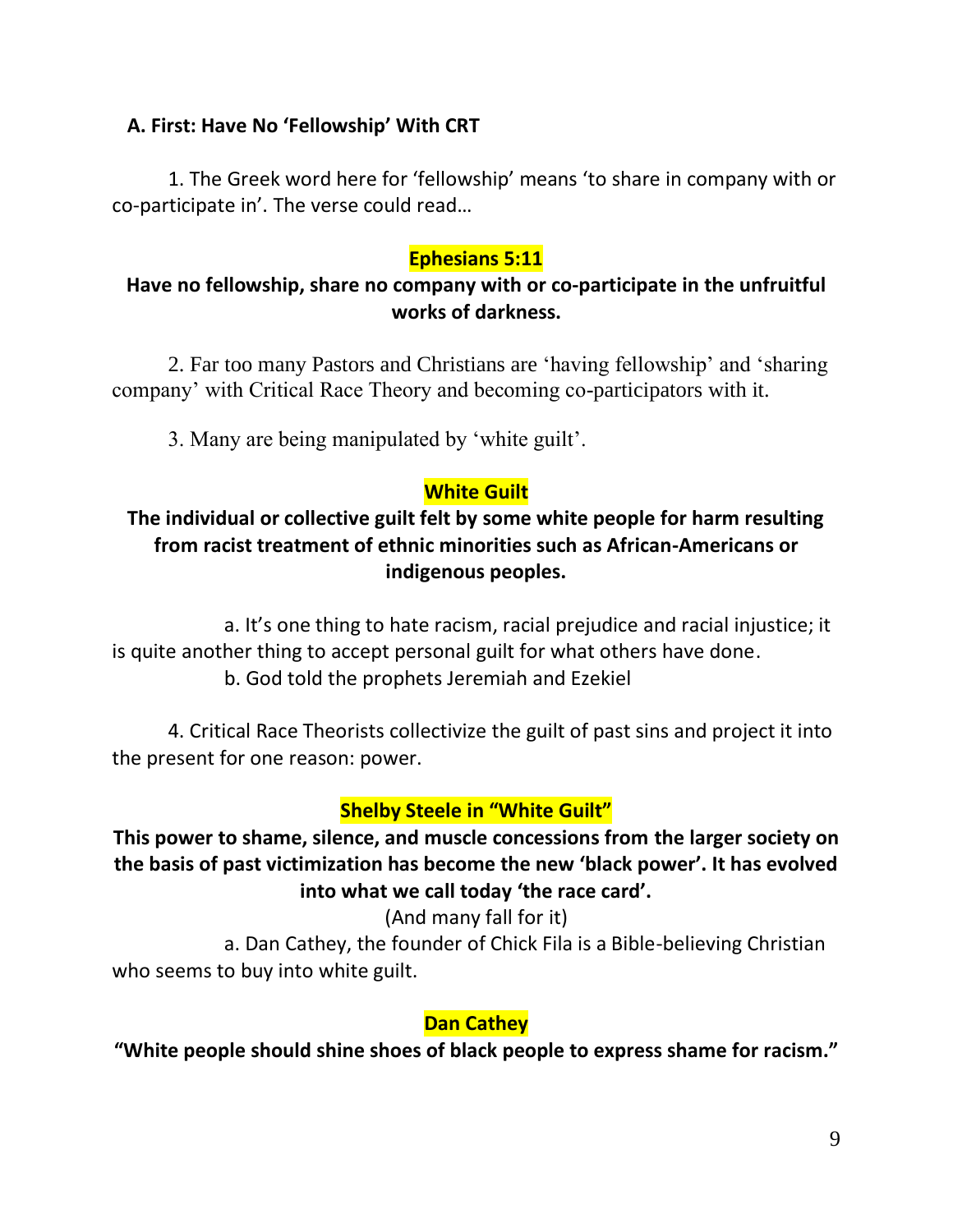b. You would think that kind of statement would have endeared this white Christian man to people of color. But no. **Black Lives Matter shut down dozens of Chick Fila restaurants anyway.**

c. This reminds me of a word of warning from founding father Benjamin Franklin:

#### **Benjamin Franklin**

#### **"Make yourselves sheep and the wolves will eat you."**

5. This is no time for pussy footing pastors and panty waist pew sitters; this is no time to cave in to what amounts to a doctrine of demons!

6. But it's not enough to be 'against' something. We must…

### **B. Preach the Truth: Christianity is the Cure for Critical Race Theory**

1. CRT says racism is the root of all our problems; the Gospel says it is sin.

2. CRT sees the problem as the white race; Christianity sees the problem as the human race.

3. CRT sees the world through the prism of race; Christianity sees the world through the prism of the Cross.

4. No one struggled more with racism than the great Apostle Paul. Not black versus white; Jew versus Gentile, Jew versus Greek. I'll close with 3 things Paul said about racism:

### **Romans 10:11-13**

**For the Scripture says, "Whoever believes on Him will not be put to shame." For there is no distinction between Jew and Greek, for the same Lord over all is rich to all who call upon Him. For "whoever calls on the name of the Lord shall be saved."**

### **Galatians 3:26-28**

**For you are all sons of God through faith in Christ Jesus. For as many of you as were baptized into Christ have put on Christ. There is neither Jew nor Greek,**